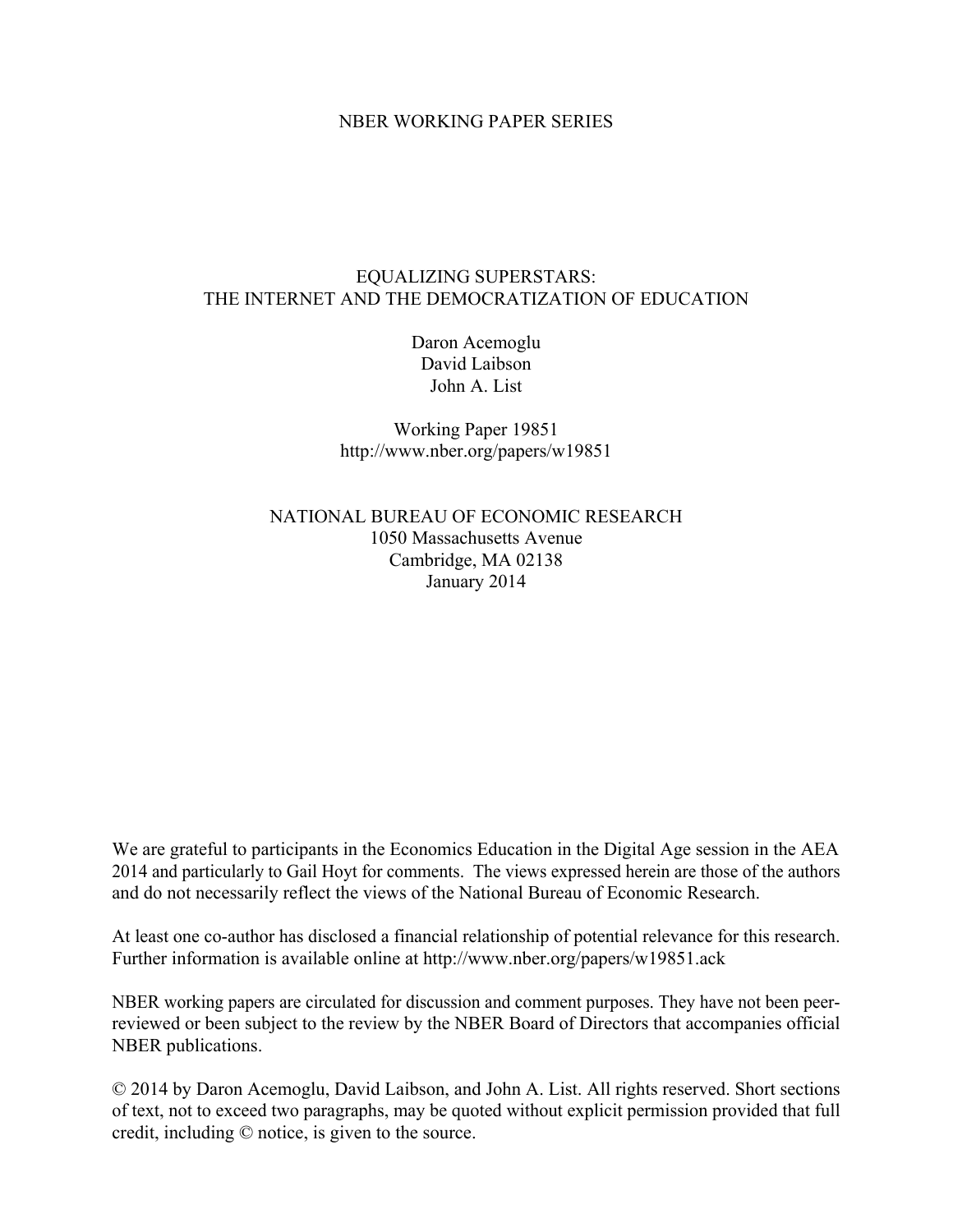Equalizing Superstars: The Internet and the Democratization of Education Daron Acemoglu, David Laibson, and John A. List NBER Working Paper No. 19851 January 2014 JEL No. A20,I20,I24,O33

### **ABSTRACT**

Educational resources distributed via the Internet are rapidly proliferating. One prominent concern associated with these potentially transformative developments is that, as many of the leading technologies of the last several decades have been, these new sweeping technological changes will be highly disequalizing, creating superstar teachers, a wider gulf between different groups of students and potentially a winner-take-all educational system. In this paper, we argue that, these important concerns notwithstanding, a major impact of the superstars created by web based educational technologies will be the democratization of education: not only will educational resources be more equally distributed, but also lower-skilled teachers will be winners from this technology. At the root of our results is the observation that for web-based technologies to exploit the comparative advantage of skilled lecturers, they will need to be complemented with opportunities for face-to-face discussions with instructors, and web-based lectures will increase the quantity and quality of teaching services complementary to such instruction, potentially increasing the marginal product and wages of lower-skill teachers.

Daron Acemoglu Department of Economics, E18-269D MIT 77 Massachusetts Avenue Cambridge, MA 02139 and CIFAR and also NBER daron@mit.edu

John A. List Department of Economics University of Chicago 1126 East 59th Chicago, IL 60637 and NBER jlist@uchicago.edu

David Laibson Department of Economics Littauer M-12 Harvard University Cambridge, MA 02138 and NBER dlaibson@gmail.com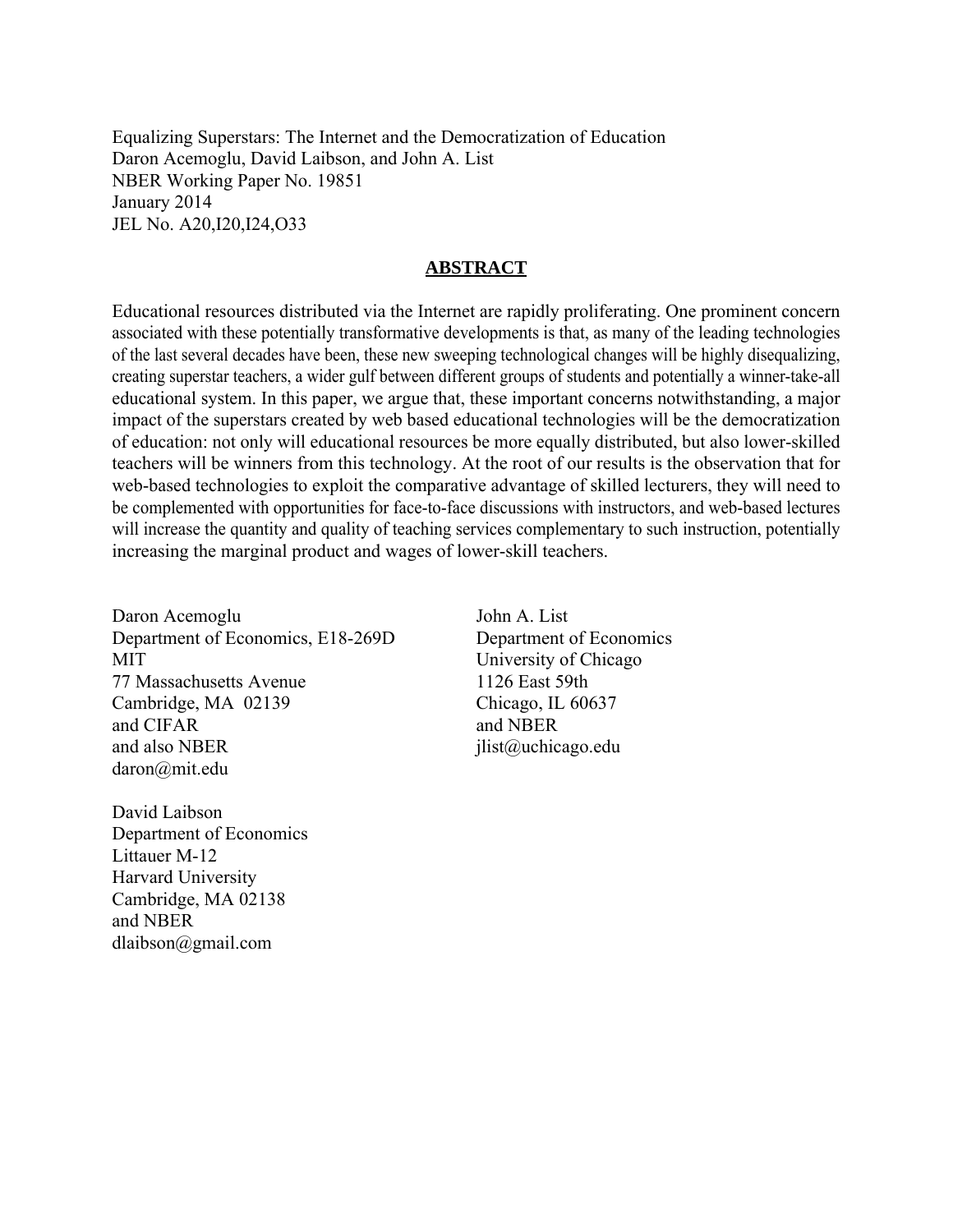## 1 Introduction

Educational resources distributed via the Internet are rapidly proliferating. These new resources include lecture videos, on-line teaching notes, Internet chat groups, on-line interactive problem sets with instantaneous feedback/grading, educational games, and many other developing technologies. Numerous institutions have created fully autonomous software that grades student essays.<sup>1</sup> In the popular press, MOOCís (massive open on-line courses) have received the most fanfare, though the social value of these courses is as yet unproven and the high drop-out rates (in excess of 90%) have been fodder for much debate.<sup>2</sup>

One technology that promises to be particularly scalable is lecture videos and other online teaching tools that make the skills of some of the most effective teachers more widely available to students around the world  $-$  thus almost "non-rivalrous". One prominent concern, however, is that as many of the leading technologies of the last several decades have been, these new sweeping technological changes will be disequalizing, creating winner-take-all superstar teachers, as well as a wider gulf between different groups of students.<sup>3</sup>

In this paper, we argue that, these important concerns notwithstanding, a major impact of the superstars created by web-based educational technologies will be the democratization of education: not only will educational resources be more equally distributed, but also lower-skilled teachers will be winners from this technology.

At the root of our results are two observations. First, in the status quo there is considerable inequality in the distribution of educational resources both within countries and especially between countries. Second, for web-based technologies to exploit the comparative advantage of skilled lecturers, these technologies will need to be complemented with opportunities for face-to-face discussions with instructors.

In the model we use to formalize these ideas, new human capital is generated using the existing human capital of students (arising from prior education or as family endowment) and various com-

 $1$ One leader is the edX consortium, which has produced EASE (Enhanced AI Scoring Engine), a "library that allows for machine learning based classification of textual content." See https://readthedocs.org/projects/ease/.

<sup>&</sup>lt;sup>2</sup>See Perna et al. (2013) for some empirical facts on the first seventeen UPenn MOOCs offered; Bannerjee and Duflo (2014) provide empirical evidence of certain factors that influence the success of MOOCs.

 $3$ On superstar phenomena, see Rosen (1981); on the effect of technology on inequality over the last century, see Goldin and Katz (2008); on the effects of the recent wave of computerized and automated technologies on the wage and employment structure, see Acemoglu and Autor (2011); and on the rise of winner-take-all society more generally due to technological, sociological and institutional reasons, see Frank and Cook (1996).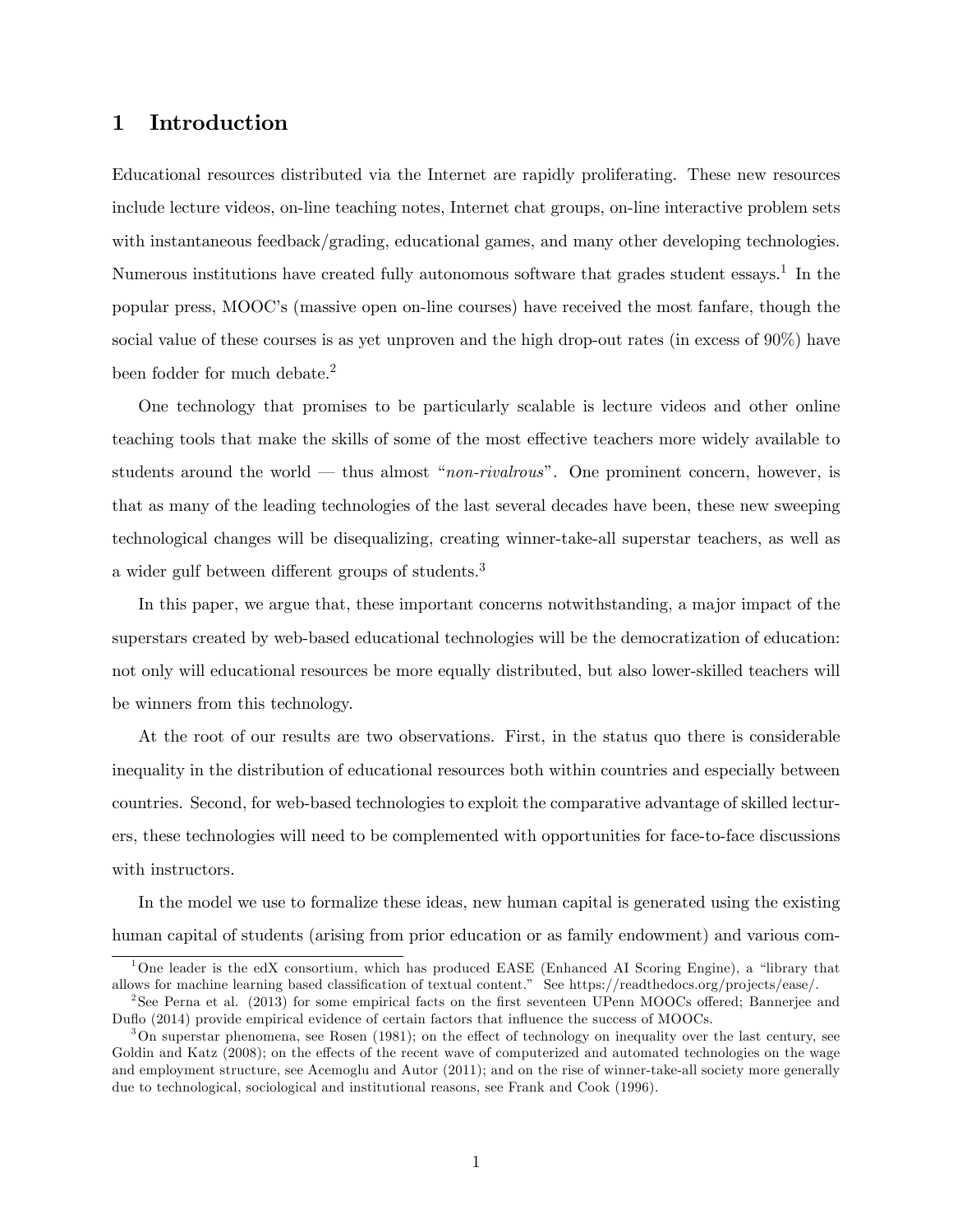plementary teaching activities (e.g., lecturing, grading, class discussions, one-on-one conversations and so on). Web-based technologies enable teachers to generate non-rival educational services that can be used as inputs in multiple countries/classrooms simultaneously (e.g., an Internet lecture that can be watched simultaneously in Beijing and Baltimore), but these still need to be complemented with one-on-one instruction provided by local teachers.

The ability to create non-rival educational services via the web creates four interrelated consequences.

The first is a two-part "technological windfall" for students: (i) they now have access to lectures of the best ("superstar") global teachers rather than having to rely entirely on lectures from local teachers; and (ii) the teacher resources freed from lecturing can be reallocated to other, complementary teaching activities. Both of these effects raise the educational attainment of all students in all countries (except the leader country).

The second is a "democratizing effect" reducing inequality of human capital among students. This is because the gains in educational attainment are disproportionately concentrated at the bottom of the educational attainment gradient.

The third is the expected negative "crowd-out" effect on non-superstar teachers, who will be dislocated from their lecturing tasks. They will instead focus on teaching activities that are not web-based, and due to diminishing returns in these tasks, their marginal product and thus wages will be depressed.

Interestingly, however, the fourth consequence is a "complementarity effect," offsetting the third effect and creating a potentially net positive effect on the salaries of non-superstar teachers. Web-based technologies raise the quantity and quality of web-based educational inputs that are complementary for local teachers, thereby raising these local teachers' marginal product and earnings.

A priori either the third or fourth effect could dominate. We show that the positive complementarity effect dominates for teachers with sufficiently low levels of human capital, while the crowd-out effect dominates for teachers with sufficiently high (but non-superstar) levels of human capital. In particular, initially, teachers below a critical threshold see their earnings increase.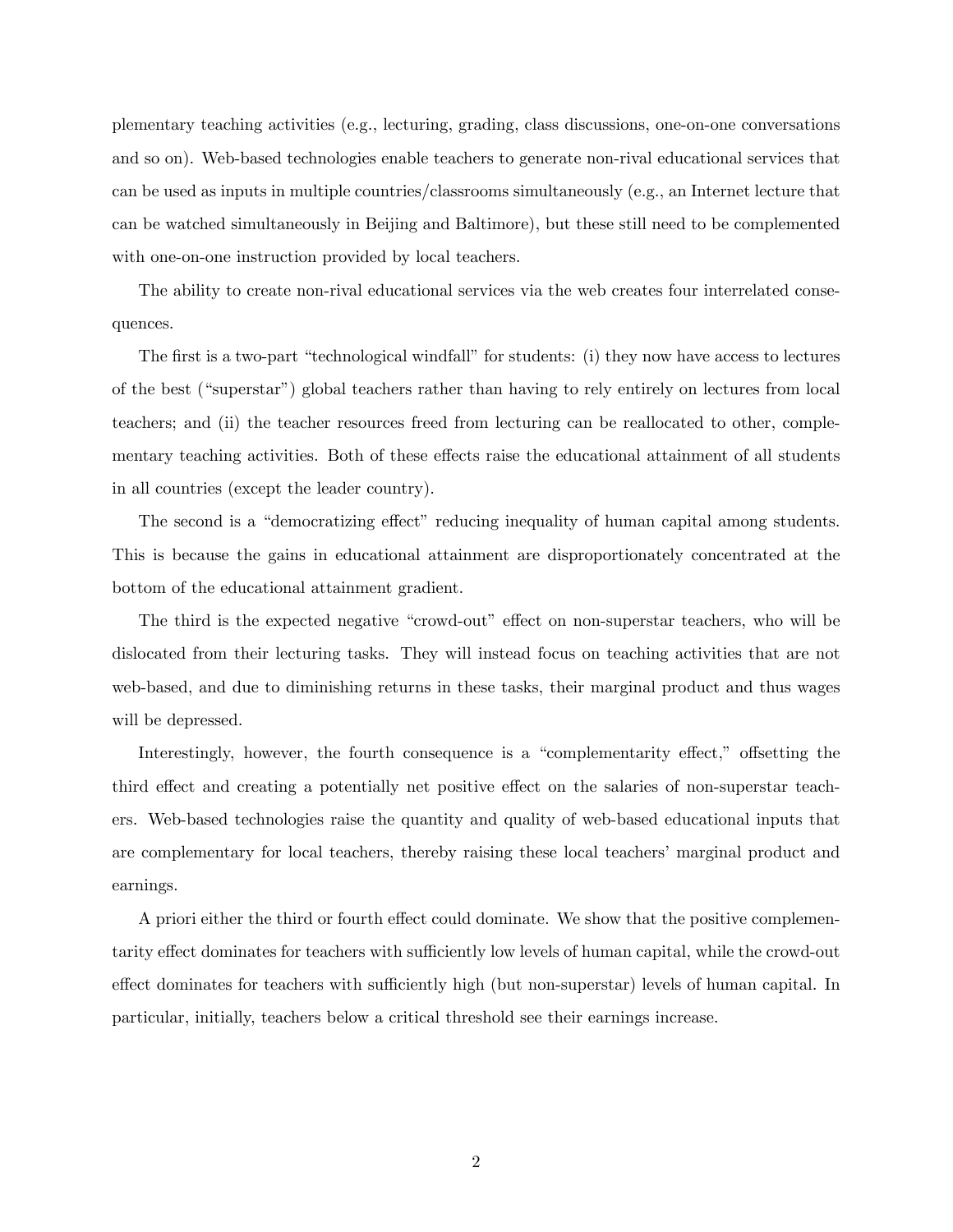## 2 Model

To aid exposition, we refer to two human capital production regimes: the pre- and post-Internet regimes.

#### 2.1 Pre-Internet allocation

The world consists of N islands (e.g., countries), each inhabited by a continuum  $s > 0$  of students and a continuum 1 of teachers. Without loss of generality we normalize  $s = 1$ .

We study the impact of technology in enabling cross-island application of teachers' knowledge and skills. We assume that the human capital of all students before they enter formal schooling is the same within an island, and in country j we denote it by  $e_j$  (for endowment). We also assume that the human capital of all teachers within an island is the same, given by  $h_j$  on island j. All teachers in the world have one unit of time.

The post-schooling human capital of students on island  $j$ , which we refer to as educational attainment, is also equal to their labor earnings, and is given by

$$
y_j = e_j^{1-\alpha} X_j^{\alpha},\tag{1}
$$

where  $\alpha \in (0,1)$  and  $X_j$  is an aggregator of the teaching services supplied on island j. Specifically, we assume a Cobb-Douglas (unit elasticity) aggregator of the form

$$
\ln X_j = \int_0^1 \ln x_j(i)di,
$$

where  $x_j(i)$  is the services of teaching task i available to students on island j.

The resource constraint for the skills and time of teachers on island  $j$  implies

$$
\int_0^1 x_j(i)di = h_j.
$$

The total supply of skills on island j is  $h_j$  (the skill level of teachers multiplied by their unit time endowment) and this can be allocated in any way across the different teaching tasks.

We assume that all services and teaching tasks are competitively priced, and teachers choose the allocation of their time and skills to these tasks given market prices. Since there are no externalities, this allocation can be alternatively computed as the solution to the maximization problem of an island-level social planner maximizing average (or total) post-schooling human capital on the island.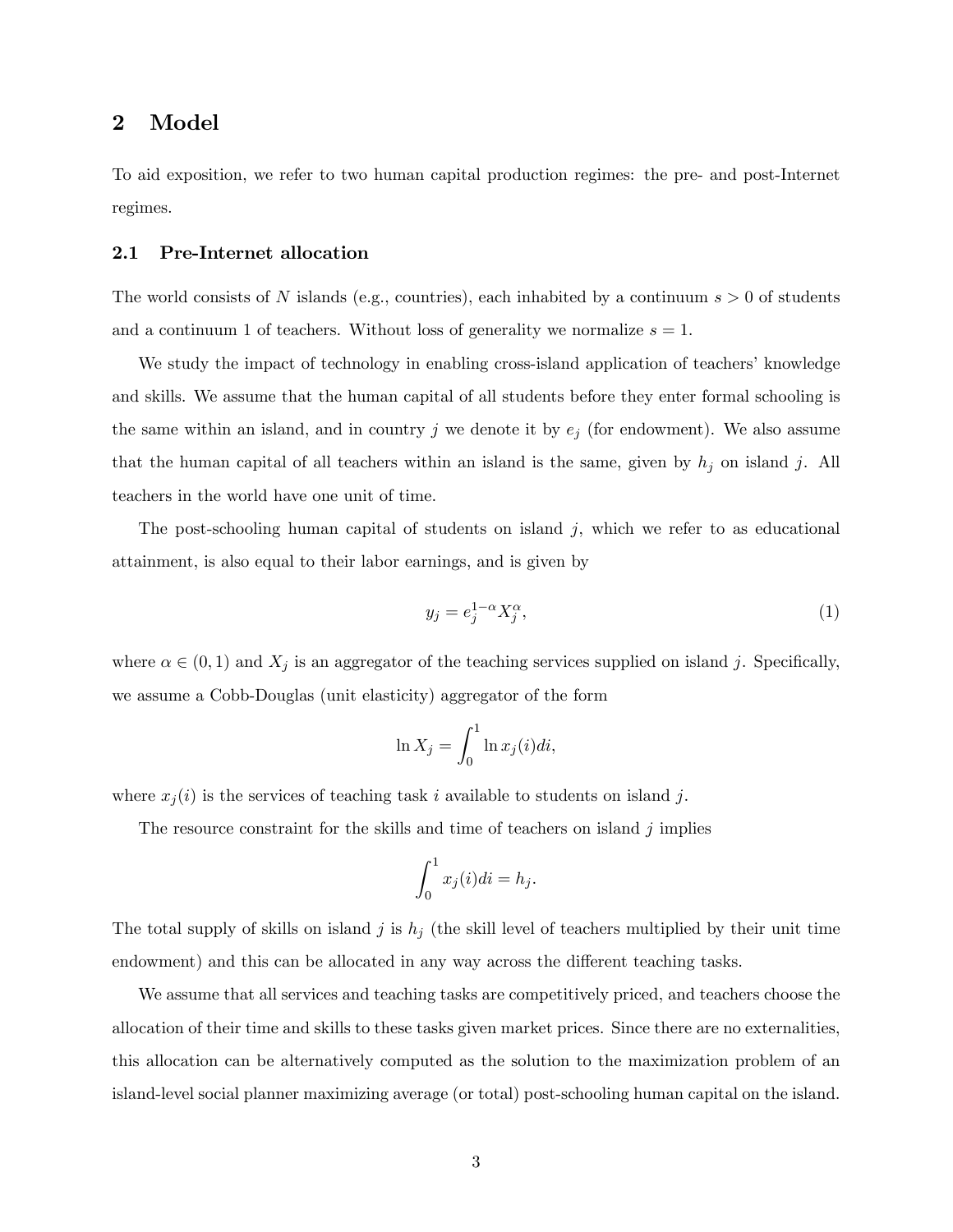In view of the concavity of the production function (1) in  $x_j(i)$ , this allocation will involve

$$
x_j(i) = h_j,
$$

giving a post-schooling human capital of

$$
y_j = e_j^{1-\alpha} h_j^{\alpha},
$$

or

$$
\ln y_j = (1 - \alpha) \ln e_j + \alpha \ln h_j. \tag{2}
$$

In what follows, we assume that there is perfect rank correlation between  $e_j$  and  $h_j$ , meaning that, for any j, k, if  $e_j > e_k$ , then  $h_j > h_k$ , i.e., islands that have higher human capital students also have higher human capital teachers.<sup>4</sup> Then, from  $(2)$ , the cross-island distribution of post-schooling human capital is more unequal than the hypothetical case in which all islands have access to the same quality teachers  $-$  and this is the "status quo inequality" mentioned in the Introduction.

We can also determine the incomes of teachers on different islands. These are given by the marginal contribution of teachers to student labor earnings (in a competitive equilibrium), and thus by

$$
w_j = \alpha e_j^{1-\alpha} h_j^{\alpha-1} h_j = \alpha e_j^{1-\alpha} h_j^{\alpha}.
$$
\n(3)

For future reference, we rank the islands in descending order of teacher skills, so that island 1 has the teachers with the highest value of  $h_j$ .

#### 2.2 Post-Internet: Student Attainment

To operationalize the introduction of web-based technologies, we imagine a technological change that enables a teaching task to be performed by a single teacher and then broadcast to the rest of the world. Only some teaching tasks have this special non-rivalrous property, specifically those indexed from  $[0, \beta]$  for some  $\beta < 1$ . We use the term "lecturing" for those tasks that can be scaled to an arbitrary number of students at essentially zero marginal cost (e.g., creating video lectures or writing problem sets). We refer to the remaining tasks in the set, with mass  $(\beta, 1]$ , as "hands-on instructionî (e.g., small group interactions), which need to be performed by teachers on the same island as their students. For simplicity, we assume that each lecturing task uses exactly one unit of teacher time.

<sup>&</sup>lt;sup>4</sup>In fact, all we require is that  $\ln e_j$  and  $\ln h_j$  are positively correlated across islands (e.g., normally distributed across islands with positive covariance).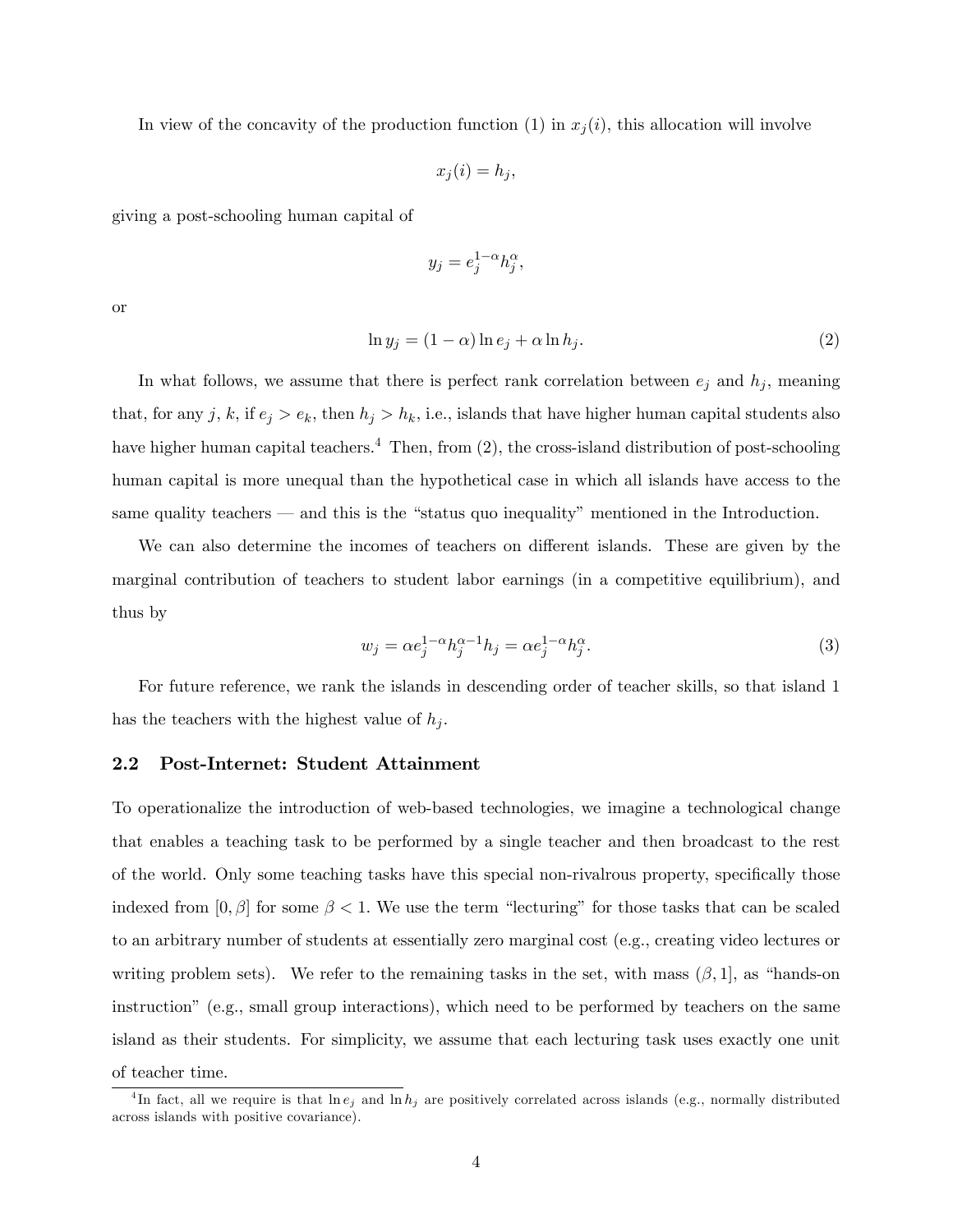Given this new technology, lecturing tasks are performed by teachers on island 1, and thus students in each island  $j = 1, ..., N$  have access to

$$
x'_{j}(i) = h_1
$$
 for all  $i \in [0, \beta]$  and  $j = 1, ..., N$ ,

where throughout we use variables with a prime (e.g.,  $x'$ ) to denote post-Internet values. In view of this, and the resource constraint on island 1, the post-schooling human capital of students on island 1 does not change. (In particular, the fraction  $\beta$  of teachers will now be working in lecturing tasks that are being broadcast to the rest of the world while the remaining  $1-\beta$  fraction of teachers work in hands-on instruction.)

On other islands, however, the post-schooling levels of human capital will change for two reasons. First, the students have access to higher quality lectures (from "superstar" teachers on island 1). Second, because the teachers in these islands can now focus on instruction, the services of these tasks are more abundantly supplied.

It follows that the post-schooling human capital of students on island  $j = 2, ..., N$  is given by

$$
y'_j = e_j^{1-\alpha} h_1^{\alpha\beta} \left(\frac{h_j}{1-\beta}\right)^{\alpha(1-\beta)},
$$

or

$$
\ln y'_j = (1 - \alpha) \ln e_j + \alpha \beta \ln h_1
$$
  
+  $\alpha (1 - \beta) \ln h_j$   
-  $\alpha (1 - \beta) \ln (1 - \beta).$  (4)

From this equation, we can compute the percentage increase in human capital of students on island $j=2,...,N$  as

$$
\ln \frac{y_j'}{y_j} = \alpha \beta \ln \frac{h_1}{h_j} + \alpha(\beta - 1) \ln(1 - \beta) > 0.
$$

Note that *both* terms on the right-hand-side of this expression are positive and they jointly comprise the "technology windfall" mentioned in the Introduction. The first term captures the benefits of substitution of  $h_1$  for  $h_j$  in (web-based) lecturing activities. The second term captures the effect of greater hands-on instruction, which increases because local teachers no longer need to lecture, enabling them to reallocate their time to hands-on instruction (which rises by factor  $1/(1 - \beta)$ ). These two effects together establish our first claim from the Introduction, that all students in non-leader islands benefit from web-based education.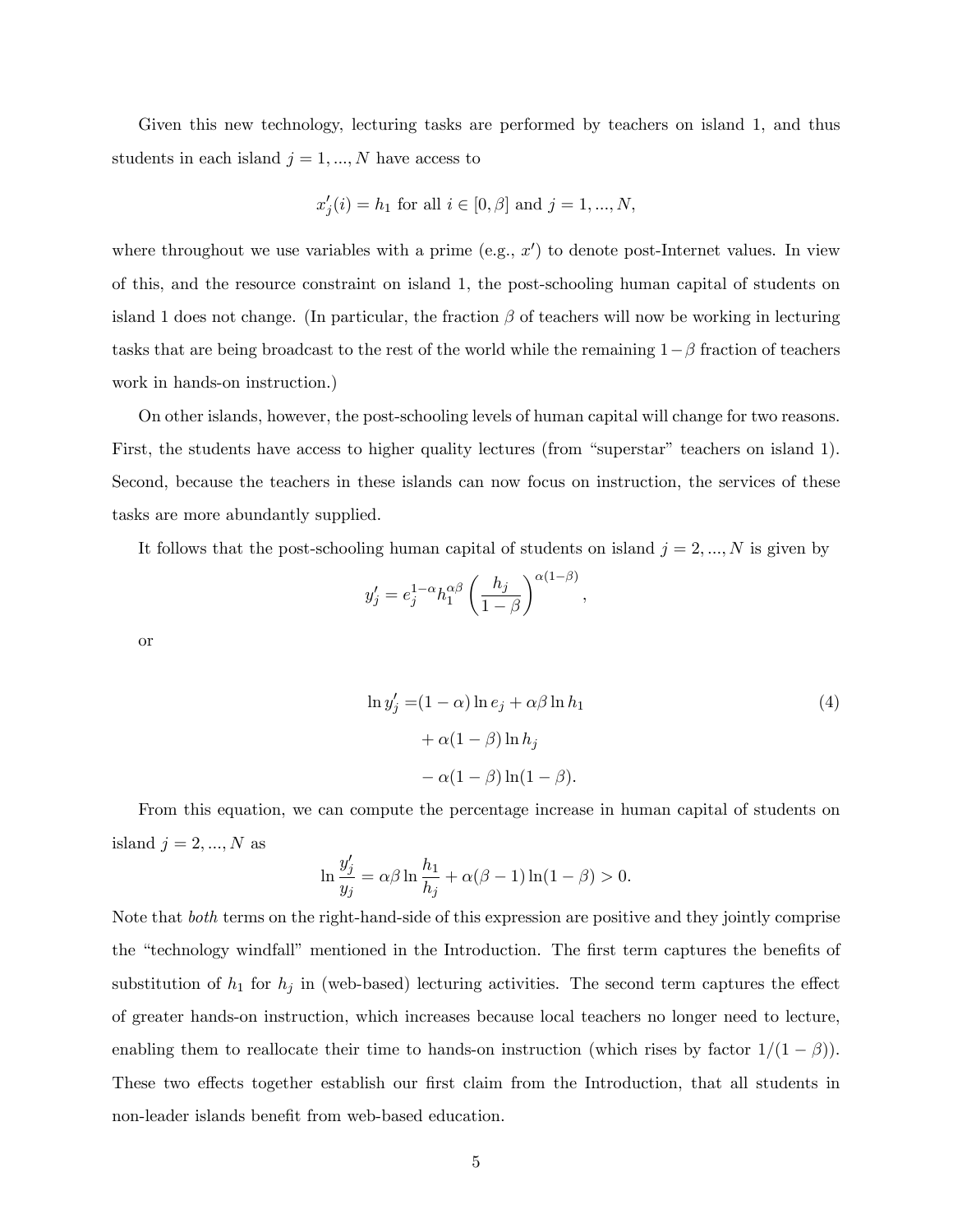Our second claim, concerning the "democratizing effect" of web-based education, also follows from equation (??). Consider two islands j and  $k \neq 1$ ) with  $h_j < h_k$  (and thus by assumption  $y_j < y_k$ ). We then have

$$
\ln \frac{y'_k}{y'_j} - \ln \frac{y_k}{y_j} = -\alpha \beta \ln \frac{h_k}{h_j} < 0,
$$

implying that the human capital gap between the two islands will narrow after web-based education spreads. Moreover, this expression also implies that the larger the initial percentage difference between  $h_j$  and  $h_k$ ,  $\ln(h_k/h_j)$ , the larger the percentage point fall in in the human capital gap (this is true regardless of the values of  $e_j$  and  $e_k$ ). Consequently, web-based education compresses human capital inequality across islands.

In fact, the result is a little more stark: the post-Internet regime has no effect on the educational attainment of students in the lead island and pulls up the post-schooling human capital of students on all other islands.<sup>5</sup> Moreover, the model implies the possibility of local overtaking: students on islands with endowments,  $e_j$  and  $h_j$ , that are close to the lead island will overtake students on the lead island, because the students on such close trailing islands receive the combined benefits of lead-island lectures and greater hands-on instruction from local teachers (i.e., hands-on instruction is scaled up by factor  $1/(1 - \beta)$ ). After web-based education, the educational outcome of a trailing island exceeds the educational outcome of the lead island  $(\ln y'_j > \ln y'_1)$  if and only if:

$$
\frac{(1-\alpha)}{\alpha(1-\beta)}\ln\frac{e_j}{e_1} + \ln\frac{h_j}{h_1} > \ln(1-\beta).
$$

#### 2.3 Post-Internet: Teacher Wages

In the post-Internet allocation, a teacher's marginal product and thus wages on islands  $j = 2, ..., N$ is given by:

$$
w_j' = \alpha (1 - \beta) e_j^{1 - \alpha} h_1^{\alpha \beta} \left( \frac{h_j}{1 - \beta} \right)^{\alpha (1 - \beta)}.
$$
\n
$$
(5)
$$

This expression encapsulates both the third and fourth effects of web-based education on teacher earnings discussed in the Introduction ("crowd-out" and "complementarity").

To see the crowd-out effect, note that in the post-Internet allocation, teachers on islands  $j =$  $2, ..., N$  will reallocate their time from instructional tasks in the complete task interval,  $[0, 1]$ ,

 $5$ One can imagine that because the time and effort of teachers on island 1 are diverted to Internet-related activities, students on this island might even be made worse off. Countering this, if teachers could increase the time they devote to lecturing (rather than this being Öxed at one unit of time by assumption), this would increase their remuneration and may attract more talented, or simply more, agents into teaching, which would tend to benefit students on this island.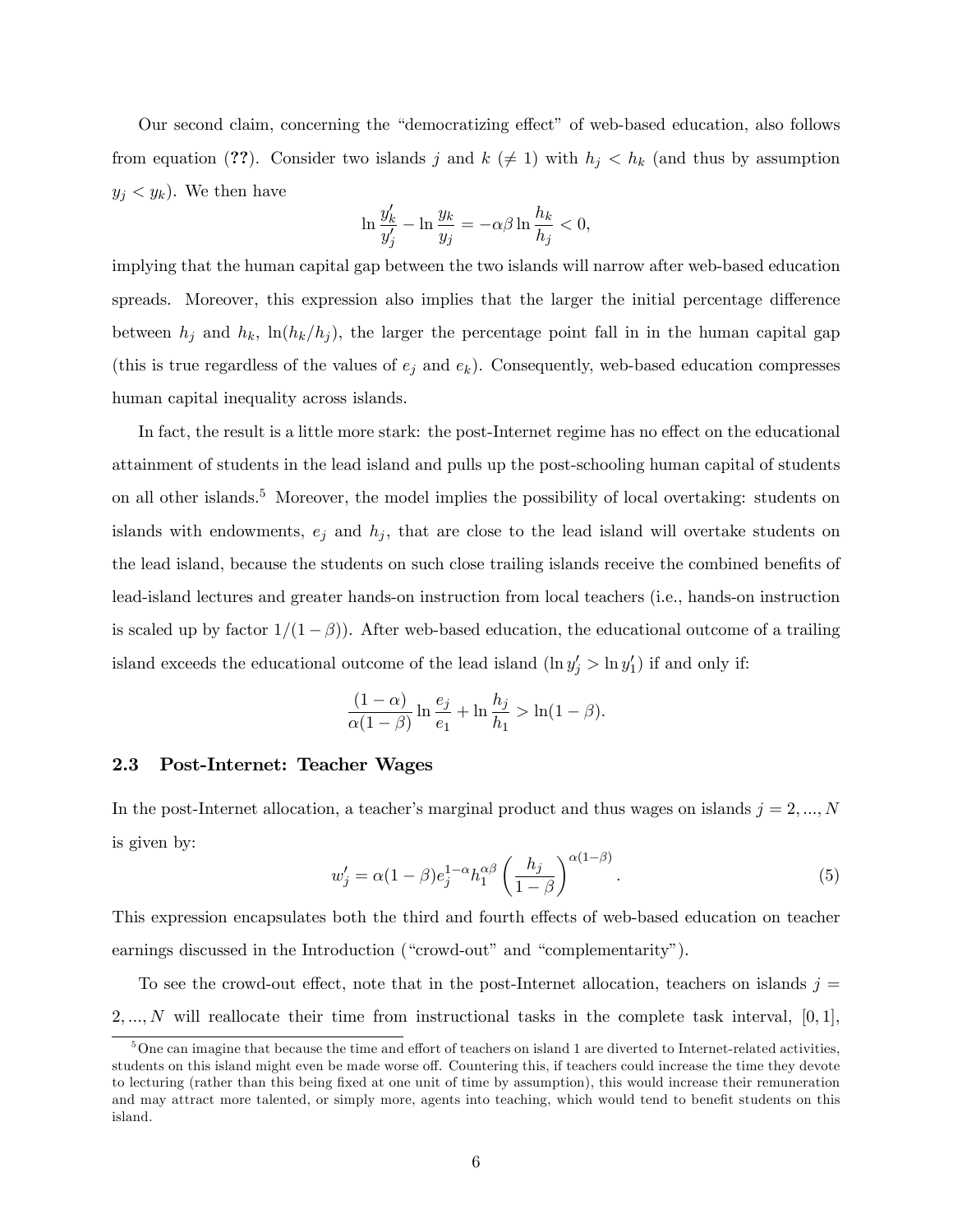to hands-on instruction tasks in the subinterval  $(\beta, 1]$ . Since there are diminishing returns, this crowding out will tend to depress their marginal products and earnings. If we were to compare (5), with the counterfactual assumption  $h_1 = h_j$ , to (3), we would capture only this crowd-out effect, and we would find that  $w'_j < w_j$ .

The complementarity effect, on the other hand, is captured by the fact that  $h_1 > h_j$  – the complementary inputs to the services of local teachers have now increased, pushing the marginal product and earnings of local teachers.

Combining these two effects, and directly comparing  $(5)$  to  $(3)$ , we see that the wages of domestic teachers on island  $j$  will increase if and only if

$$
\left(\frac{h_1}{h_j}\right)^{\alpha\beta} (1-\beta)^{1-\alpha(1-\beta)} > 1,\tag{6}
$$

which will be satisfied provided that island  $j$ 's teachers are not too close in terms of their skills to the teachers on island 1. However, the wages of "middle skill" teachers (teachers on islands with  $h_i$  sufficiently close to  $h_1$ ) will fall.

Specifically, we can use equation  $(6)$  to provide an explicit threshold for a marginal introduction of web-based education (i.e.,  $\beta$  close to zero) to increase local teacher wages. Let us take logs on both sides of equation  $(6)$ , which implies that teacher wages on island j will increase if and only if

$$
\frac{\alpha\beta\ln\frac{h_1}{h_j}}{(\alpha(1-\beta)-1)\ln(1-\beta)} > 1.
$$

To evaluate this ratio for small  $\beta$ , we take the limit as  $\beta \to 0$  and use L'Hôpitals rule, which implies that teacher wages on island  $j$  will increase with the introduction of a small amount of web-based education if and only if

$$
\ln\frac{h_1}{h_j} > \frac{1}{\alpha}-1.
$$

For any value of  $\alpha$ , this implies a threshold  $\bar{h}_{\alpha}$  such that in all islands with  $h_j < \bar{h}_{\alpha}$ , the wages of teachers will increase following the introduction of web-based education. Moreover, as  $\alpha$  approaches 1,  $\bar{h}_{\alpha}$  approaches  $h_1$ , making it more likely that teacher wages will increase in all islands.<sup>6</sup>

 ${}^{6}$ It can be verified that our model also implies that there will be no change in the wages of teachers on island 1. This is a consequence of the fact that the post- and pre-Internet allocations on this island are identical: a fraction  $\beta$  of teachers are still working on lecturing tasks and the remaining  $1-\beta$  fraction are working on hands-on instruction (and thus have the same marginal product in terms of their contribution to student human capital). Several assumptions we have made for simplicity are important for this result. For example, if the amount of time teachers on this island devote to lecturing could increase (which would create greater demand for their skills), or if there were human capital differences among these teachers, or if agents with higher human capital could enter teaching, the earnings of island 1 teachers would also increase in the post-Internet allocation. Nevertheless, this result highlights that the increase in inequality between the very top teachers and the rest in the post-Internet era may also be limited.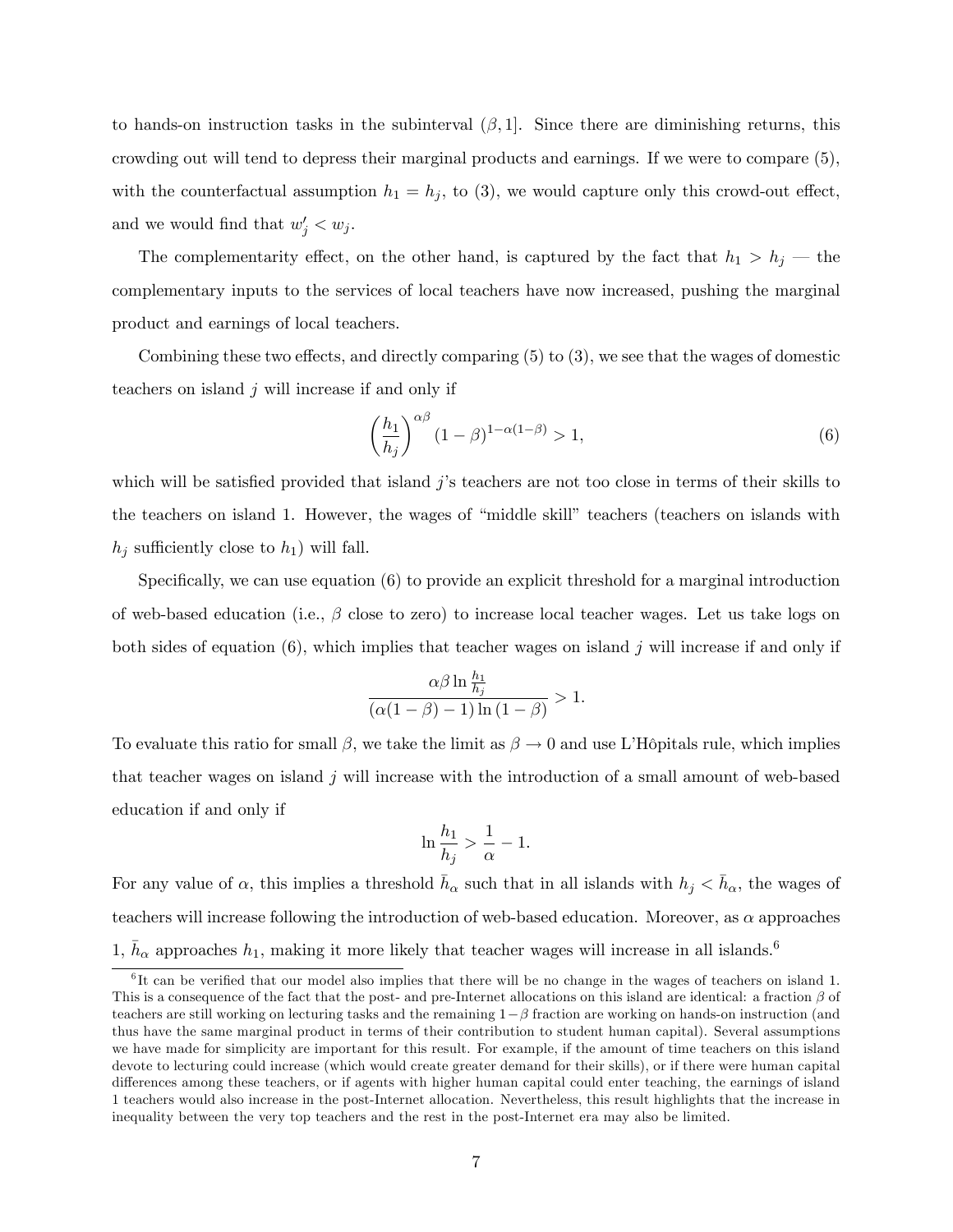## 3 Conclusion

There is much uncertainty about the ultimate impact of web-based educational innovations. Our stylized model suggests that, in contrast to the disequalizing effects of many other disruptive technologies discussed in the economics literature, web-based education will have broadly equalizing effects. Not only will human capital around the globe be enhanced, but human capital inequalities may also decrease. This all takes place in a world where many, but not all, teachers prosper. In this way, our model provides several testable implications that future research can address.

Our model was purposefully chosen to be highly simplified, and thus leaves out many relevant and interesting issues. First, we have abstracted from occupational choice. Changes in teacher wages will induce entry and exit from this occupation. This is potentially complicated by the fact that web-based technologies will also change wages in non-teaching occupations.

Second, a major issue in the economics of education is changing costs. On the one hand, these new web-based technologies require computers and broadband access, which are costly for students in many regions. On the other hand, these new technologies will economize on textbooks and other non-web resources. Our analysis also suggests that the teacher wage bill component of education costs may increase or decrease.

Third, we have abstracted from within-country inequality of student endowments. A potential disequalizing effect of web-based education may be that the already advantaged students may have disproportionate access to the web. The extent of this effect, especially its magnitude compared to the equalizing effects we have identified, is an interesting area for empirical study.

Finally, web-based delivery of educational resources potentially lowers the cost of trying new ideas and acquiring feedback on what works and why, serving to enhance the potential for experimentation that can teach us deeper insights about the education production function. In this way, recent educational innovations may have moved us one step closer to using schools to not only teach students, but to also teach ourselves.